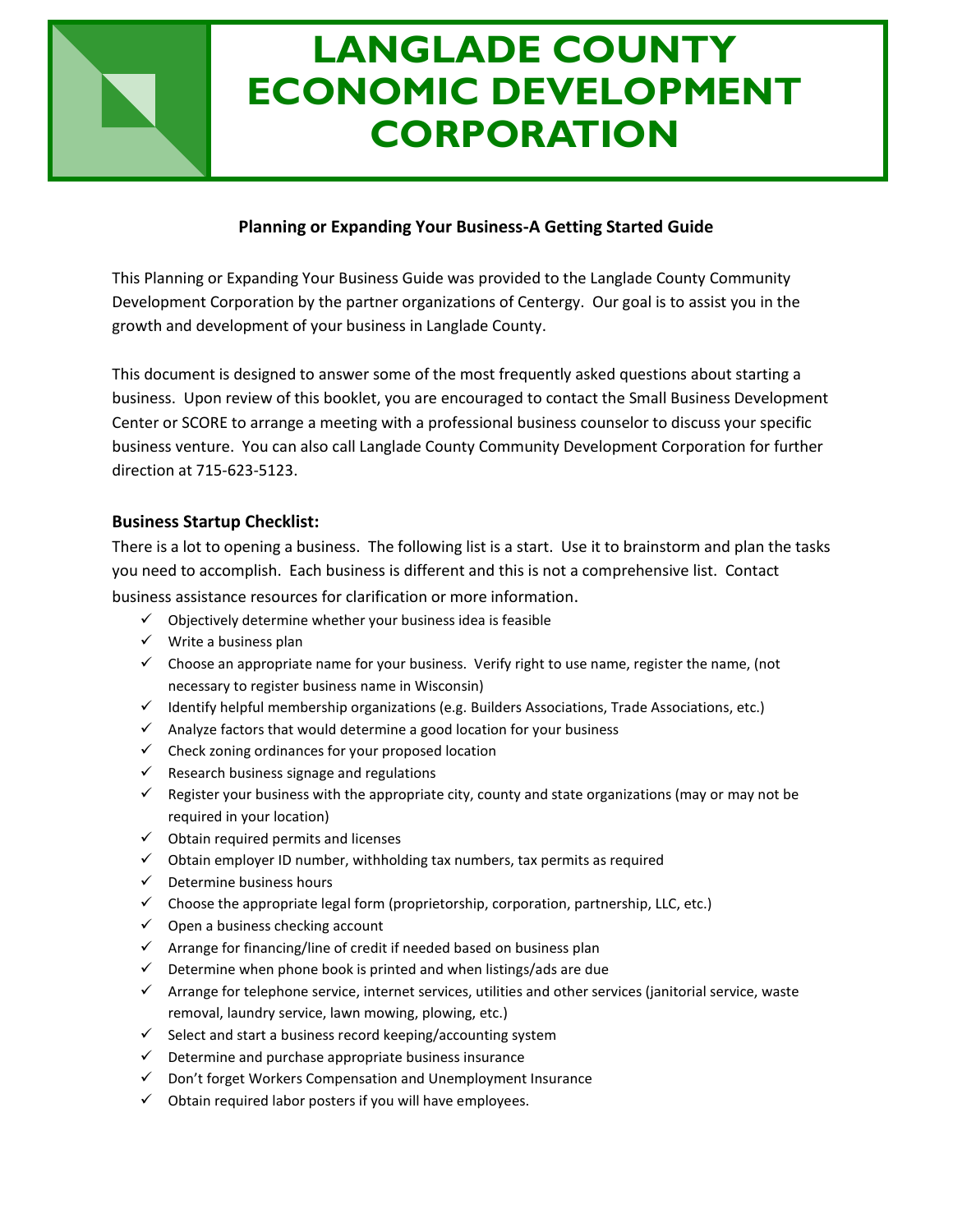#### **Business Plans**

Getting all of the ideas you have in your head onto paper can be a daunting task. Helpful websites include:

[www.score.org](http://www.score.org/) [www.buisness.gov](http://www.buisness.gov/) [www.vbi.biz](http://www.vbi.biz/) [www.uwsp.edu/conted/sbdc](http://www.uwsp.edu/conted/sbdc) [www.wenportal.org](http://www.wenportal.org/)

Several publications have been developed by the Wisconsin Department of Commerce to assist businesses. They cover an array of topics from starting a business, to financing options. You may obtain copies of these publications by call the Department of Commerce at 1-800-435-7287 or downloading from their website[: www.commerce.state.wi.us](http://www.commerce.state.wi.us/)

**Entrepreneurial/Training Program offered by the University of WI Stevens Point SBDC-** The Entrepreneurial Training Program (ETP) is a comprehensive business planning series held over 8 evenings in multiple locations throughout the year. Training grants from the WI Department of Commerce subsidize 75% of the participant's tuition. For a workshop schedule and to register, go to [www.uwsp.edu/conted/sbdc.](http://www.uwsp.edu/conted/sbdc)

**Business Wizard-** The State of Wisconsin Business Wizard uses a series of five question-and-answer pages. The Wizard provides customized information to help you start and operate a Wisconsin-based business. By investing a few minutes of your time, the Business Wizard will help you to:

- Determine licensing, permitting, and regulatory requirements
- Obtain necessary application forms
- Identify available state resources
- Access other valuable business-related information

Your customized information will be contained in a results page that can be saved, printed or bookmarked for future referenc[e www.wisconsin.gov/state/app/wizard/loadintro.](http://www.wisconsin.gov/state/app/wizard/loadintro)

#### **Wisconsin Innovation Service Center-** [www.academics.uww.edu/buisiness/innovate/contact\\_us.htm](http://www.academics.uww.edu/buisiness/innovate/contact_us.htm)

The focus of the Innovation Center's assistance program is on evaluation service that has been designed to help inventors and owners of small businesses determine the potential for commercial success of inventions and new products ideas, and to help them understand the innovation progress. If you have an invention or new product idea that needs further research, the Wisconsin Innovation Service Center may be able to assist.

**Sites and Buildings Database-**Looking for a location for your business? Please visit [www.locationone.com.](http://www.locationone.com/)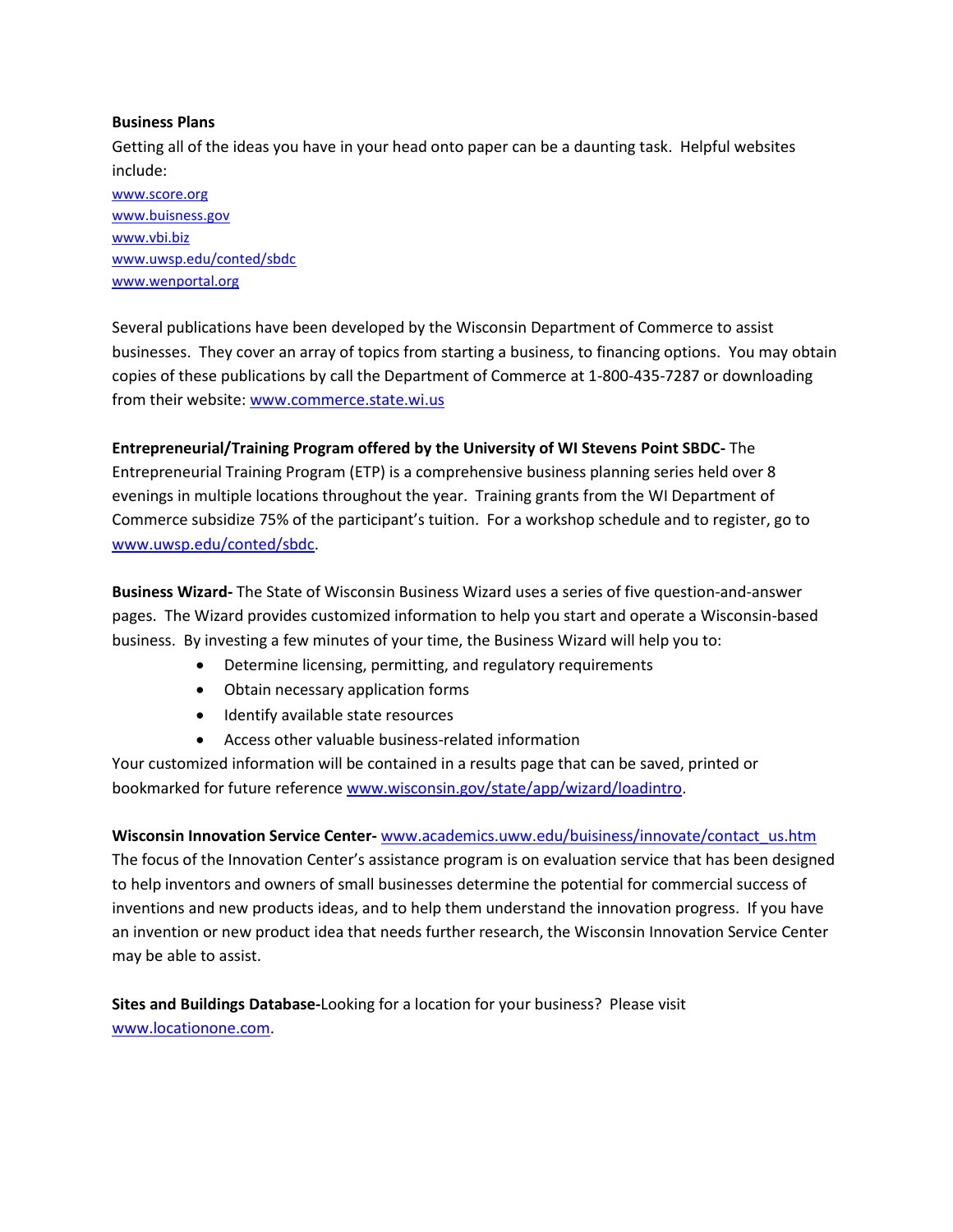**Traffic Counts-** If you are concerned with traffic trends of a particular area, the WI Department of Transportation provides specific maps with traffic counts by municipality. [www.dot.state.wi.us/travel/counts](http://www.dot.state.wi.us/travel/counts)

**Zoning-** Each municipality has different restrictions related to zoning. You should check with the municipality that your business is going to be located in. Ask for the zoning permit department to make sure your business is located in a suitable location.

**Wisconsin Department of Financial Institutions-** This department is responsible for the registration of new entities in the State. Visitors may obtain information on availability of business names and find the rules governing the establishment of corporations, LLC's, etc. [www.wdfi.org](http://www.wdfi.org/)

**Wisconsin Department of Regulation & Licensing-** This department supervises a variety of examining boards in various trades and professionals (e.g. health professionals, accountants, real estate brokers, veterinarians, private detectives, and professional fundraisers). [www.drl.wi.gov](http://www.drl.wi.gov/)

**License, Permit and Registrations Services-** Apply for license, permit, registration, or certification at [www.wisconsin.gov/state/app/license](http://www.wisconsin.gov/state/app/license)

**Government Procurement-** You may be interested in securing government contracts both state and federal. [www.wispro.org](http://www.wispro.org/) or [www.matcmadison.edu/bpac](http://www.matcmadison.edu/bpac)

#### **Patent & Trademarks-** [www.uspto.gov](http://www.uspto.gov/)

A patent is a grant issued by the U.S. government giving an inventor the right to exclude all others from making, using, or selling an invention with the U.S., its territories and possessions. There are several patent and trademark publications available through the Government Printing Office. Two libraries in Wisconsin have patent information available in microfilm and in bound volumes. Those are Kurt F. Wendt Engineering Library, University of Wisconsin-Madison or Milwaukee Public Library.

A trademark is a word, name, symbol, or device, or any combination of these, adopted and used by a manufacturer or merchant to identify goods and distinguish them from those manufactured or sold by others. In short, it is a brand name, logo, or the like used on goods moving in the channels of trade. To receive information about Trademarks contact the Government Printing Office Bookstore 1-866-512- 1800.

**State Bar Association of Wisconsin-** [www.wisbar.org](http://www.wisbar.org/) or call 800-728-7788 for business assistance from the State Bar Association of Wisconsin. For information on the lawyer referral program call 1-608-257- 4666.

**Census, Demographic & Population Information-** [www.census.gov](http://www.census.gov/) or through the WI Department of Administration 1-608-266-1927.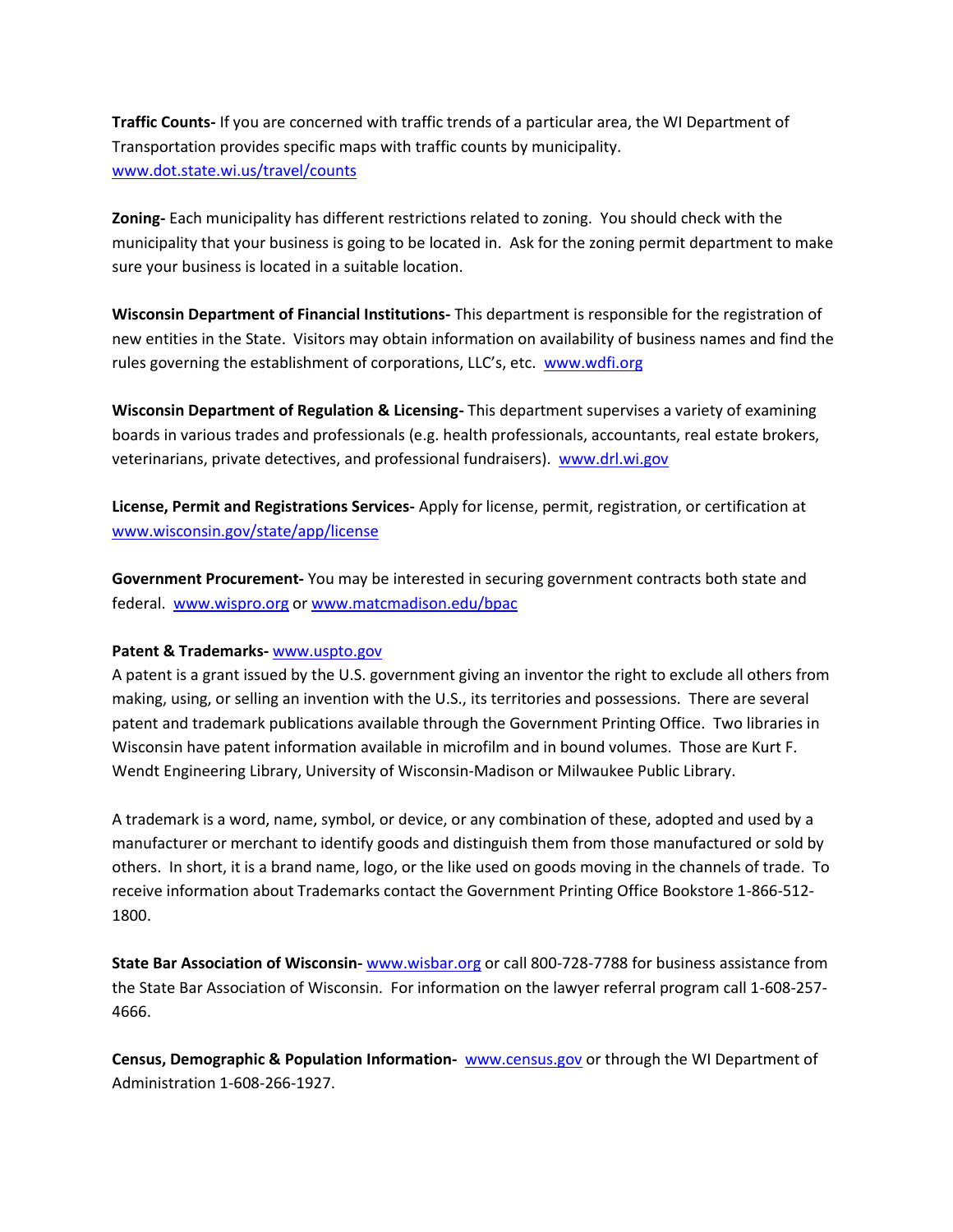**Franchise & Securities Registration-** Wisconsin registers issues of franchise and securities offerings in the state. [www.wdfi.org.](http://www.wdfi.org/)

**Minority Business Development-** This program provides financial support for early business planning, expansion or acquisition of an existing business. Projects require matching funds. To qualify, a firm must be certified by the Department of Commerce as a minority owned business. [www.commerce.state.wi.us](http://www.commerce.state.wi.us/)

**The Small Business Ombudsman-** The State's Small Business Ombudsman assistance business owners with specific complaints about state laws; administrative rules, or agency interpretation; provides information and referrals on special programs; monitors the progress of legislation and rules an acts as a small business advocate; conducts training and organizes local networks to encourage entrepreneurship; and administers Wisconsin's Regulatory Flexibility Act, which provides special consideration of small businesses in state administrative rules. [www.commerce.wi.gov/BD/MT-FAX-0905.html](http://www.commerce.wi.gov/BD/MT-FAX-0905.html)

**State Tax Information-** Depending on your type of business, the state requires various permits and tax identification forms.

The following four items can be applied for on one form, The Business Tax Registration form A-101 found a[t www.dor.state.wi.us/html/business.html](http://www.dor.state.wi.us/html/business.html)

- **Seller's Permit**-This is required if you sell tangible goods or service at retail that are subject to state sales tax. The Wisconsin Department of Revenue administers and tracks these.
- **Resale/Wholesalers or Exemption Certificate** A resale certificate or exemption certificate which discloses a proper basis for exemption on a transaction. This relieves the seller or lesser of any liability for payment of sales tax.
- **Consumer Use Permit-**This permit is required if you purchase tangible personal property or taxable services outside of Wisconsin and use or consume the property or service in Wisconsin.
- **Withholding Tax ID Number-** If you hire workers, you must get a state tax ID number and withhold Wisconsin income tax from your employee's wages.

**Federal Tax Information-** Federal tax forms and publications needed by most businesses can be obtained from the Internal Revenue Service. You must identify which type of business you are starting, corporation, sole proprietorship, or partnership. The IRS also holds Small Business Tax Workshops for new and existing businesses. [www.irs.gov](http://www.irs.gov/)

**Social Security-** Contact the Social Security Administration for more information about payroll deductions and the need for your business to pay the FICA tax. [www.socialsecurity.gov](http://www.socialsecurity.gov/)

**Wage & Hour Division-** The wage & hour division is part of the US Department of Labor. The DOL will give you information on what types of Wage & Hour regulations for compliance. The U.S. Wage and Hour Office can be reached at 1-608-441-5221 or [www.dol.gov](http://www.dol.gov/)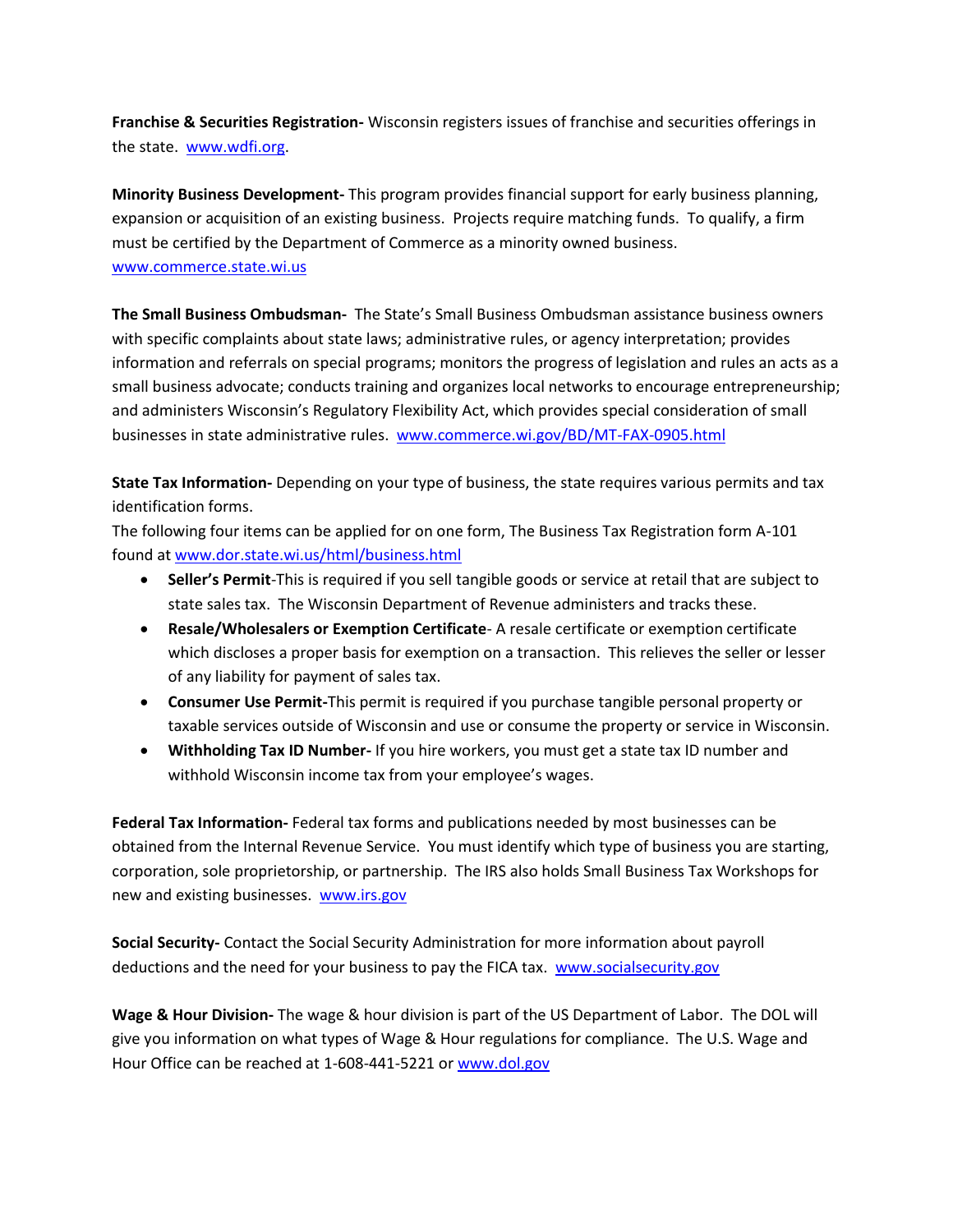**Unemployment Compensation-** Covered liable employers must display a U.C. benefit poster notice showing they are providing unemployment protection to their employees. [www.dwd.state.wi.us](http://www.dwd.state.wi.us/)

### **Hiring Employees**

**Workers Compensation-** If an employer is unable to secure insurance coverage on a voluntary basis from an insurance company, the employer can get insurance through the WI Compensation/Rating Bureau's Assigned Risk, Pool. A large employer may self-insure its risk if it is a qualified and if it has permission from the Department of Workforce Development. The Worker's Compensation Division does maintain the review records to ensure compliance with the law. Employers may contact the Department of Workforce Development for assistance on ways to inform workers about potential benefits. This information can help both employers and employees avoid costly litigation. [www.dwd.state.wi.us](http://www.dwd.state.wi.us/)

**Labor Market Information-** For labor market statistical information on employment trends contact the Department of Workforce Development, Office of Economic Advisors. [www.dwd.wisconsin.gov/oea/](http://www.dwd.wisconsin.gov/oea/)

**Employee Training-** The Wisconsin Department of Workforce Development provides information on employee training programs. [www.dwd.state.wi.us/dws/](http://www.dwd.state.wi.us/dws/)

- **Business Employees' Skills Training (BEST) Program**-BEST was established to help small businesses in industries that are facing severe labor shortages upgrade the skills of their workforce. The BEST program provides applicants with a tuition reimbursement grant to help cover a portion of the costs associated with training employees. [www.commerce.state.wi.us](http://www.commerce.state.wi.us/)
- **Customized Labor Training (CLT) Program-** The CLT program is designed to assist companies that are investing in new technologies or manufacturing processes by providing a grant of up to 50% of the cost of training employees on the new technologies. The program's primary goal is to help Wisconsin manufacturers maintain a workforce that is on the cutting edge of technological innovation. [www.commerce.state.wi.us](http://www.commerce.state.wi.us/)

#### **Occupational Safety & Health Act-** [www.osha.gov](http://www.osha.gov/)

**Financing Your Business-** There are many programs available to help with gap financing for your business. Please contact your local Economic Development Department. For Langlade County you may visit [www.langladecounty.org](http://www.langladecounty.org/) or call Christine Berry at 715-627-6384.

**U.S. Small Business Administration-** The SBA can offer to guarantee a loan made by a private lender, usually a bank, for up to 80 percent of the loan amount. There are three principal parties to an SBA Guaranty loan: SBA, the small business applicant, and the private lender. The lender plays the central role in the loan delivery system. The small business submits the loan application to the lender, who makes the initial review, and if approved for submission to the SBA, forwards the application and